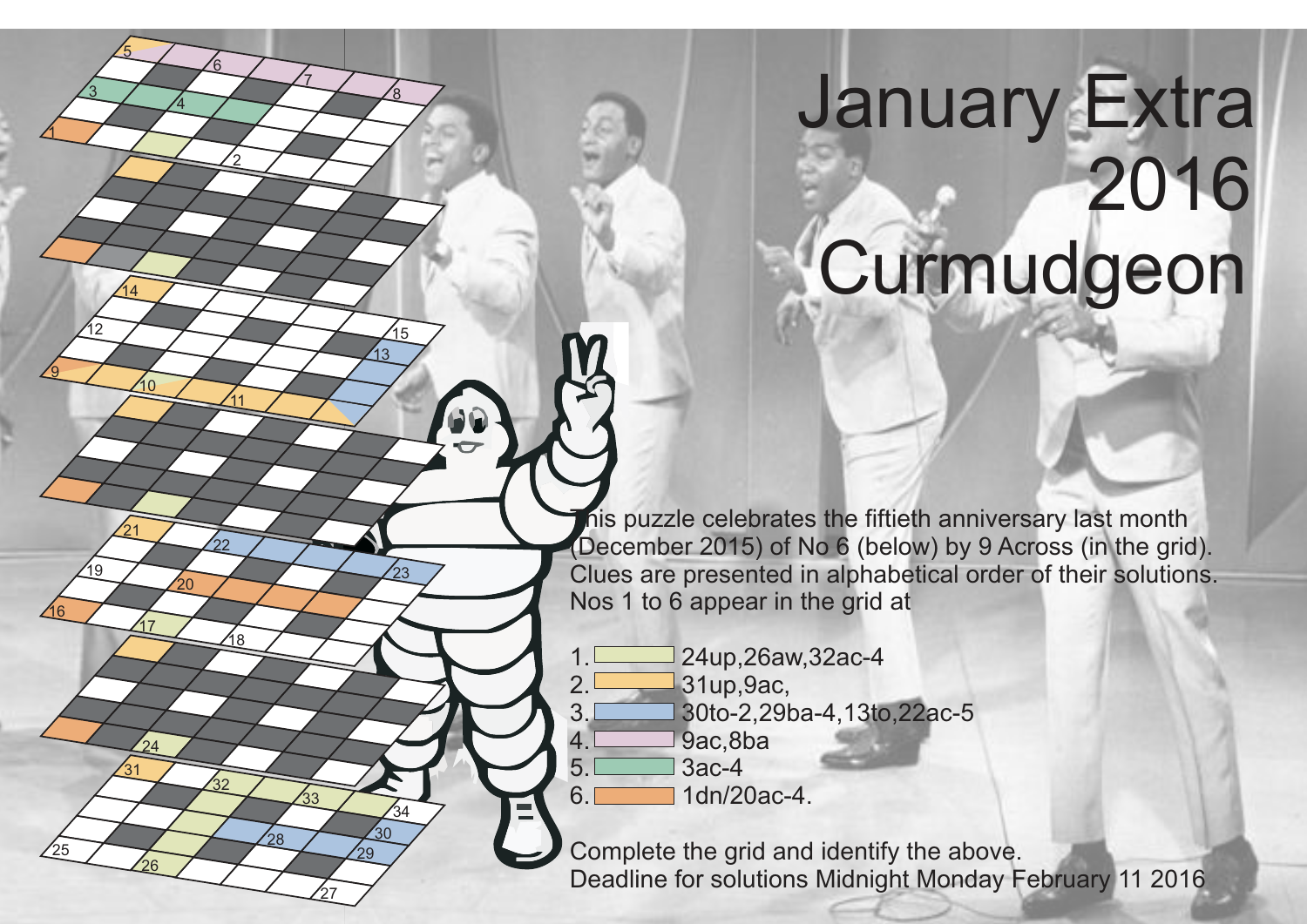| <b>MON</b>                                                                 | <b>TUES</b>                                                                | <b>WED</b>                                                             | <b>THURS</b>                                        | <b>FRI</b>                                                                                    | <b>SAT</b>                                                    | <b>SUN</b>                                                   |
|----------------------------------------------------------------------------|----------------------------------------------------------------------------|------------------------------------------------------------------------|-----------------------------------------------------|-----------------------------------------------------------------------------------------------|---------------------------------------------------------------|--------------------------------------------------------------|
| $393$ 1ac                                                                  | $\mathbb{4}$ 31up                                                          |                                                                        |                                                     | 1<br>10aw                                                                                     | $\overline{2}$<br>15to                                        | 3 <sub>6to</sub>                                             |
| Nemesis ending<br>differently, overturned!<br>These brought gifts<br>(4,3) | Accompanied by article,<br>calamitously white hot,<br>without love $(4,3)$ |                                                                        |                                                     | American cereal fruit (5)                                                                     | Once every 24 hours,<br>landlady is oddly<br>disappearing (5) | Path shown by<br>medicinal leeches (5)                       |
| $4_{6d}$                                                                   | 5<br>9ac                                                                   | 6<br>9aw                                                               | 16aw                                                | 8<br>16ac                                                                                     | 9<br>19ac                                                     | 10<br>5to                                                    |
| Swanning about, lacking exceptionally able set<br>new shelters (7)         | Performers,<br>(7)                                                         | English in greatest<br>trouble $(5)$                                   | This would be choice<br>with second vote (5)        | Listens excitedly;<br>supports cause with<br>enthusiasm (7)                                   | Puts spirit into muddled<br>university lesson (7)             | A soporific article held<br>by queen (5)                     |
| 8d                                                                         | $12$ $_{8ba}$                                                              | 13<br>8to                                                              | $14$ 29ba                                           | 15 <sub>3d</sub>                                                                              | $16$ <sub>3ac</sub>                                           | $17$ 29up                                                    |
| Knock out, floor, a<br>couple of hours before<br>noon(7)                   | Free on rail, ales,<br>otherwise to be bought<br>(3,4)                     | Liquefied by heat, force<br>exercised (5)                              | Strengthens coarse<br>fabrics made from rags<br>(7) | Losing \$100, restrains<br>tears $(7)$                                                        | Man left personal<br>assistants (7)                           | US taken in by singular<br>rash rising troopers (7)          |
| 18<br>11aw                                                                 | 194d                                                                       | $20$ <sub>17aw</sub>                                                   | 33 <sub>to</sub>                                    | $22_{27up}$                                                                                   | $23_{2d}$                                                     | 24<br>$2aw, 7ba-2$                                           |
| Bends over, frees from<br>dirt, scrubbing college<br>(5)                   | For a brief inspection,<br>friskily break loose,<br>abandoning bra (4-3)   | Sample of oddly<br>singular substance<br>causing cell breakdown<br>(5) | Australian tree put<br>together, we're told (5)     | Treated wrongly,<br>surmised incorrectly,<br>without right (7)                                | Abnormally outsize<br>limos! Several feet! (7)                | Where setter hears<br>Penny Lane is in  (2,4)                |
| $25_{340}$                                                                 | $26$ $_{26aw}$                                                             | 24up                                                                   | 28<br>1ac                                           | 297d                                                                                          | 30<br>28up                                                    | 31<br>1d                                                     |
| Unusually human<br>Hebrew prophet (5)                                      | Justifications of open<br>country in outskirts of<br>Paris (5)             | Like parking permit<br>allowing occupation of<br>place $(6)$           | After poet's tears, Ed<br>was ill-humoured (7)      | This tall Queensland<br>tree, chopped up,<br>creates morgues (4,3)                            | A louder organised run<br>of several notes (7)                | Rebuffs in multiple<br>matches (7)                           |
| $32$ 25ac                                                                  | 33<br>12ac                                                                 | 34<br>18aw                                                             | 35<br>23 <sub>to</sub>                              | 36<br>21ac                                                                                    | 37<br>14ac                                                    | 38<br>31to                                                   |
| Second-year student is<br>initially misled in flawed<br>argument (7)       | Mother involved in<br>review of a young child's<br>pores (7)               | Cheated government<br>following stupefying<br>blow $(5)$               | (5)                                                 | Saint set up critical trials Thing to put in order this African country is one<br>evening (7) | getting into fish (7)                                         | Powerful US group -<br>spiteful people (5)<br>Jan Extra 2016 |